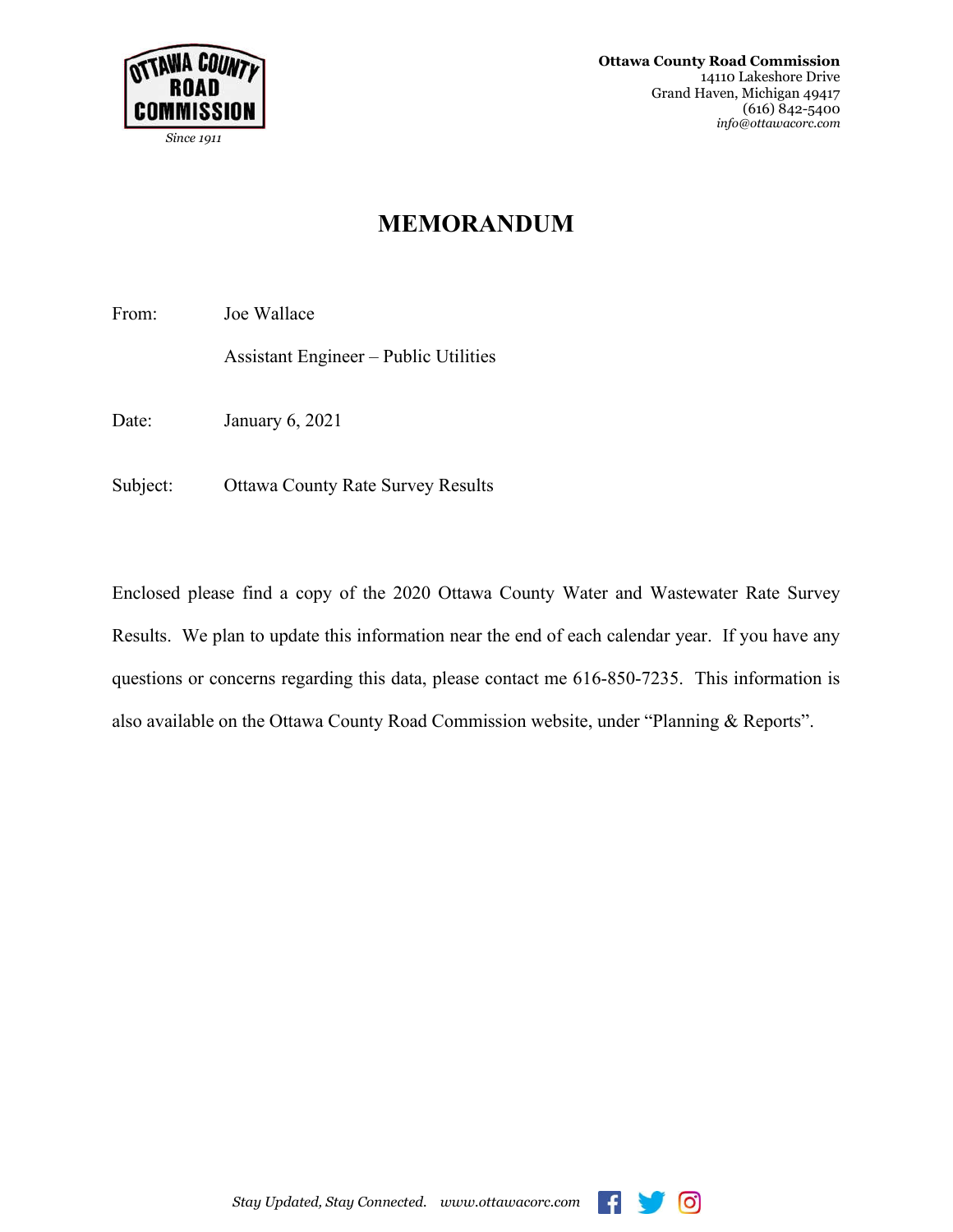|                                      | <b>Monthly User Charges</b>            |                                     |                                       | Assessments at Time of Connection |                                    |                                           | <b>Connection Fees</b> |                          |                                              |                                  | <b>Estimated Bills</b>  |                                | Service Area         |                                     |                                                 |
|--------------------------------------|----------------------------------------|-------------------------------------|---------------------------------------|-----------------------------------|------------------------------------|-------------------------------------------|------------------------|--------------------------|----------------------------------------------|----------------------------------|-------------------------|--------------------------------|----------------------|-------------------------------------|-------------------------------------------------|
| System                               | Commodity<br>Rate per<br>1.000 Gallons | Debt Service<br>Charge per<br>Month | Ready to Serve<br>Charge per<br>Month | Frontage<br>Rate per<br>Foot      | Availability<br>Rate per<br>Parcel | Trunkage Rate<br>per REU or<br>Res. Meter | Inspection<br>Fee      | Residential<br>Meter Fee | Residential<br>Service<br><b>Lateral Fee</b> | Estimated<br><b>Monthly Bill</b> | Estimated<br>Assessment | Estimated<br>Connection<br>Fee | Customer<br>Accounts | Approximate<br>Population<br>Served | Approximate<br>Total<br>Population <sup>+</sup> |
| <b>Northwest Ottawa Water System</b> |                                        |                                     |                                       |                                   |                                    |                                           |                        |                          |                                              |                                  |                         |                                |                      |                                     |                                                 |
| Crockery Twp                         | \$4.00                                 | \$8.00                              | \$5.00                                | \$47.00                           |                                    | \$1,550.00                                | \$100.00               | \$531.00                 | \$2,494.00                                   | \$37.00                          | \$8,600.00              | \$3,125.00                     | 670                  | 1,340                               | 4,681                                           |
| Ferrysburg                           | \$2.69                                 |                                     | \$7.18                                | \$50.00                           |                                    |                                           |                        | \$850.00                 | \$2,200.00                                   | \$23.32                          | \$7,500.00              | \$3,050.00                     | 1,511                | 2,892                               | 3,039                                           |
| <b>Grand Haven</b>                   | \$3.62                                 | $\Lambda$                           | \$4.83                                |                                   |                                    |                                           | \$75.00                | \$171.00                 | \$5,000.00                                   | \$26.55                          | \$0.00                  | \$5,246.00                     | 4,800                | 11,200                              | 11,085                                          |
| Grand Haven Twp                      | \$2.76                                 |                                     | \$14.23                               |                                   |                                    | \$905.00                                  | included               | included                 | \$1,900.00                                   | \$30.79                          | \$905.00                | \$1,900.00                     | 5,472                | 17,000                              | 18,052                                          |
| Spring Lake Village                  | \$2.45                                 | \$8.66                              | \$8.30                                |                                   |                                    | \$1,915.00                                |                        | \$250.00                 | \$975.00                                     | \$31.66                          | \$1,915.00              | \$1,225.00                     | 1,272                | 2,500                               | 2,489                                           |
| Spring Lake Twp                      | \$2.25                                 |                                     | \$7.76                                | \$37.00                           |                                    | \$1,200.00                                | \$55.00                | \$575.00                 | \$1,600.00                                   | \$21.26                          | \$6,750.00              | \$2,230.00                     | 4,309                | 14,900                              | 16,121                                          |
| <b>Grand Rapids Water System</b>     |                                        |                                     |                                       |                                   |                                    |                                           |                        |                          |                                              |                                  |                         |                                |                      |                                     |                                                 |
| Allendale Twp                        | \$3.71                                 |                                     | \$6.83                                | \$40.00                           |                                    | \$2,639.00                                |                        | \$450.00                 | included                                     | \$29.09                          | \$2,639.00              | \$450.00                       | 3,200                | 9,728                               | 27,252                                          |
| Coopersville                         | \$4.02                                 |                                     | \$6.00                                |                                   |                                    | \$500.00                                  | \$40.00                | \$397.00                 |                                              | \$30.12                          | \$500.00                | \$1,937.00                     | 1,400                | 4,300                               | 4,389                                           |
| Grand Haven Twp                      | \$3.19                                 |                                     | \$14.23                               |                                   |                                    | \$905.00                                  | included               | included                 | \$1,900.00                                   | \$33.37                          | \$905.00                | \$1,900.00                     | 5,472                | 17,000                              | 18,052                                          |
| Olive-Robinson Twps                  | \$2.70                                 |                                     | \$7.00                                | \$36.00                           |                                    | \$950.00                                  |                        | \$585.00                 | \$1,765.00                                   | \$23.20                          | \$6,350.00              | \$2,350.00                     | 79                   | 239                                 | 11,913                                          |
| Polkton Twp                          | \$3.35                                 |                                     | \$8.00                                |                                   | \$7,000.00                         | \$1,500.00                                |                        |                          | \$1,902.50                                   | \$28.10                          | \$8,500.00              | \$1,902.50                     | 49                   | 139                                 | 2,626                                           |
| Port Sheldon Twp                     | \$3.35                                 | \$1.50                              | \$8.50                                | \$30.00                           |                                    | \$1,000.00                                | \$60.00                | \$516.00                 | \$1,727.00                                   | \$30.10                          | \$5,500.00              | \$2,303.00                     | 187                  | 488                                 | 4,770                                           |
| Tallmadge Twp                        | \$3.53                                 |                                     | \$2.74                                | \$100.00                          |                                    | $***$                                     | \$370.00               | \$210.00                 | \$3,750.00                                   | \$23.92                          | \$15,000.00             | \$4,330.00                     | 278                  | 773                                 | 8,396                                           |
| <b>Wyoming Water System</b>          |                                        |                                     |                                       |                                   |                                    |                                           |                        |                          |                                              |                                  |                         |                                |                      |                                     |                                                 |
| Georgetown Twp                       | \$2.30                                 |                                     | \$3.33                                | \$25.00                           |                                    | \$400.00                                  | \$80.00                | \$485.00                 | \$2,150.00                                   | \$17.13                          | \$4,150.00              | \$2,715.00                     | 15,530               | 45,037                              | 53,115                                          |
| <b>Holland Twp</b>                   | \$2.15                                 |                                     | \$12.10                               | \$74.00                           |                                    | \$1,006.00                                | \$63.50                | \$448.50                 | \$1,231.00                                   | \$25.00                          | \$12,106.00             | \$1,743.00                     | 18,058               | 35,000                              | 38,949                                          |
| Hudsonville                          | \$2.13                                 |                                     | \$10.78                               | \$75.00                           |                                    |                                           | \$75.00                | \$176.35                 | \$1,850.00                                   | \$23.56                          | \$11,250.00             | \$2,101.35                     | 2,248                | 7,200                               | 7,350                                           |
| Jamestown Twp                        | \$2.40                                 |                                     | \$7.33                                | \$61.00                           | \$6,969.00                         | \$2,400.00                                |                        | \$375.00                 | \$1,400.00                                   | \$21.73                          | \$9,369.00              | \$1,775.00                     | 1,128                | 3,300                               | 9,179                                           |
| Olive-Blendon Twps                   | \$2.00                                 | \$3.50                              | \$7.25                                | \$37.00                           |                                    | \$1,200.00                                |                        | \$585.00                 | \$1,765.00                                   | \$22.75                          | \$6,750.00              | \$2,350.00                     | 180                  | 544                                 | 12,297                                          |
| Park Twp                             | \$2.30                                 |                                     | \$11.64                               | \$66.00                           |                                    | \$1,391.00                                | \$120.00               | \$365.00                 | \$1,195.00                                   | \$25.44                          | \$11,291.00             | \$1,680.00                     | 4,000                | 18,000                              | 18,990                                          |
| Zeeland Twp                          | \$2.35                                 |                                     | \$12.10                               | \$66.00                           |                                    | \$2,000.00                                | \$63.50                | \$385.00                 | \$1,231.00                                   | \$26.20                          | \$11,900.00             | \$1,679.50                     | 2,142                | 11,564                              | 11,772                                          |
| <b>Holland Water System</b>          |                                        |                                     |                                       |                                   |                                    |                                           |                        |                          |                                              |                                  |                         |                                |                      |                                     |                                                 |
| Holland                              | \$2.30                                 |                                     | \$11.64                               | \$53.00                           |                                    | \$890.00                                  |                        | \$240.00                 | \$1,835.00                                   | \$25.44                          | \$8,840.00              | \$2,075.00                     | 17,707               | 58,898                              | 33,114                                          |
| Zeeland                              | \$2.22                                 |                                     | \$8.85                                | \$30.00                           |                                    | \$750.00                                  | included               | included                 | \$900.00                                     | \$22.17                          | \$5,250.00              | \$900.00                       | 3,000                | 5,000                               | 5,520                                           |
| <b>Other Water Systems</b>           |                                        |                                     |                                       |                                   |                                    |                                           |                        |                          |                                              |                                  |                         |                                |                      |                                     |                                                 |
| South Haven                          | \$3.52                                 |                                     | \$40.00                               |                                   | \$4,000.00                         | \$1,750.00                                | \$50.00                | \$456.00                 | \$8,000.00                                   | \$61.12                          | \$5,750.00              | \$8,506.00                     | 4,777                | 11,305                              | 11,305                                          |

| Notes for Estimated Bills               |               |  |
|-----------------------------------------|---------------|--|
| Estimated monthly usage $=$             | 6,000 gallons |  |
| Estimated frontage =                    | 150 feet      |  |
| * Estimated service lateral if needed = | \$1,500.00    |  |

^ Commodity Rate includes \$0.86 per 1,000 gallons lead & copper fee

\*\* Grand Rapids Trunkage Fee suspended for 3 years

\*\*\* Jamestown high pressure district has an additional \$1,500 trunkage charge

(from Ottawa County Planning and Performance Improvement Department - 9/14/20)